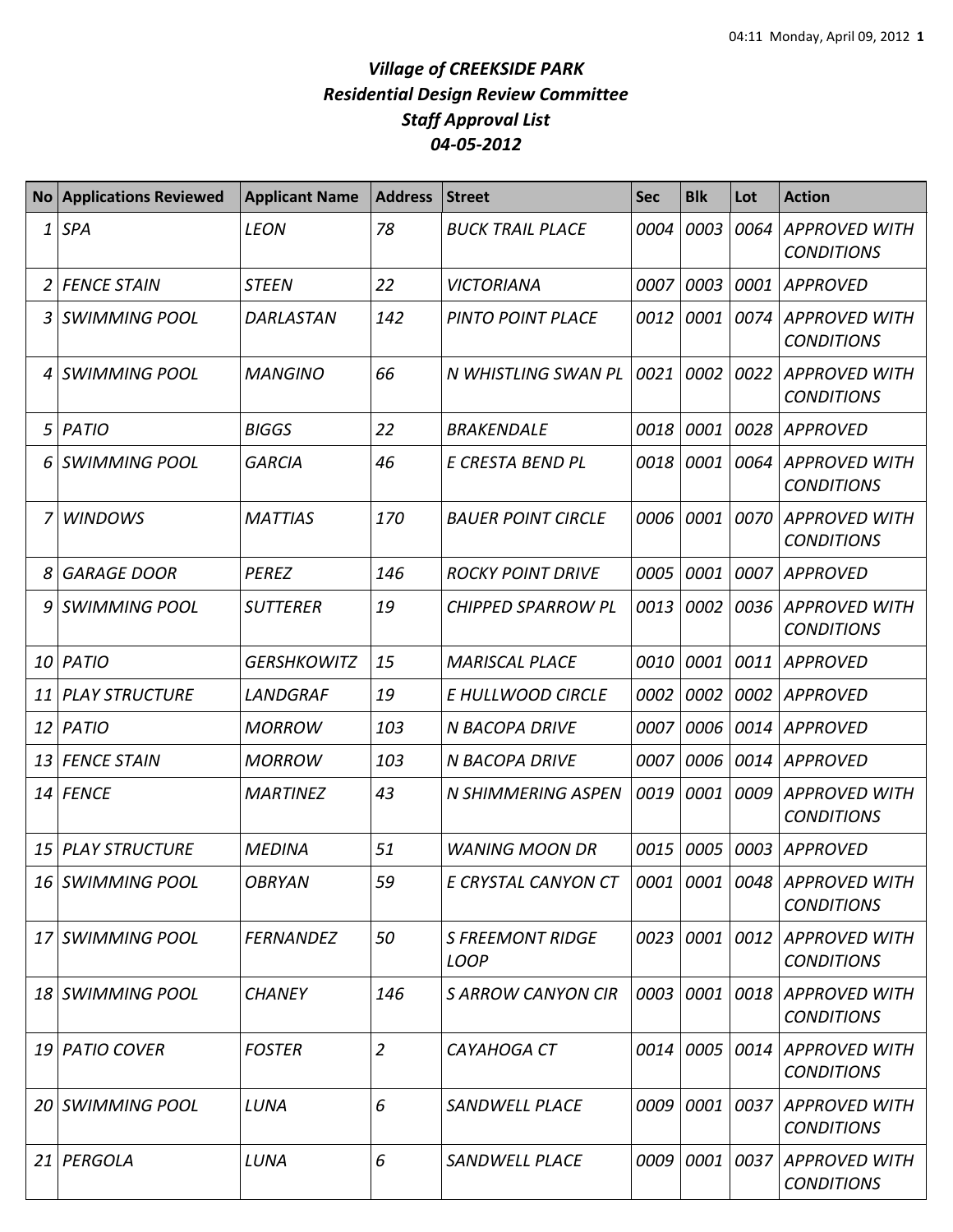| <b>No</b>       | <b>Applications Reviewed</b> | <b>Applicant Name</b> | <b>Address</b> | <b>Street</b>              | <b>Sec</b> | <b>Blk</b> | Lot  | <b>Action</b>                             |
|-----------------|------------------------------|-----------------------|----------------|----------------------------|------------|------------|------|-------------------------------------------|
| 23              | <b>TREE REMOVAL</b>          | <b>UPPENA</b>         | 43             | <b>PRAIRIE FALCON PL</b>   | 0012       | 0001       | 0022 | <b>APPROVED WITH</b><br><b>CONDITIONS</b> |
| <b>24</b>       | <b>SWIMMING POOL</b>         | <b>LESLIE</b>         | 35             | <b>N FREEMONT RIDGE</b>    | 0023       | 0002       | 0006 | APPROVED WITH<br><b>CONDITIONS</b>        |
| 25 I            | <b>PATIO COVER</b>           | <b>LESLIE</b>         | 35             | <b>N FREEMONT RIDGE</b>    | 0023       | 0002       | 0006 | APPROVED WITH<br><b>CONDITIONS</b>        |
| 26 <sup>1</sup> | <b>FIREPLACE</b>             | <b>LESLIE</b>         | 35             | <b>N FREEMONT RIDGE</b>    | 0023       | 0002       |      | 0006 APPROVED WITH<br><b>CONDITIONS</b>   |
| 27              | <b>SUMMER KITCHEN</b>        | <b>LESLIE</b>         | 35             | <b>N FREEMONT RIDGE</b>    | 0023       | 0002       |      | 0006 APPROVED WITH<br><b>CONDITIONS</b>   |
| 28              | <b>SWIMMING POOL</b>         | <b>GUERRERO</b>       | 58             | E CRESTA BEND PL           | 0018       | 0001       | 0061 | <b>APPROVED WITH</b><br><b>CONDITIONS</b> |
| 29              | <b>FENCE STAIN</b>           | <b>TUCKER</b>         | 35             | <b>FREESTONE STREAM PL</b> | 0015       | 0005       | 0020 | APPROVED                                  |
| 30              | <b>SWIMMING POOL</b>         | <b>WAMPLER</b>        | 26             | <b>BRAKENDALE PL</b>       | 0018       | 0001       | 0027 | <b>APPROVED WITH</b><br><b>CONDITIONS</b> |
| 31              | <b>PLAY STRUCTURE</b>        | <b>FETNER</b>         | 10             | <b>PANAMINT COURT</b>      | 0022       | 0001       | 0011 | <b>APPROVED</b>                           |
| 32              | <b>SWIMMING POOL</b>         | <b>BRADY</b>          | 43             | <b>WOLF CABIN CIRCLE</b>   | 0014       | 0006       |      | 0009 APPROVED WITH<br><b>CONDITIONS</b>   |
| 33              | <b>PLAY STRUCTURE</b>        | <b>SMITH</b>          | 94             | <b>DEER PLAIN CIRCLE</b>   | 0024       | 0001       | 0008 | <b>APPROVED</b>                           |
| 34              | <b>TRELLIS</b>               | PAGAR                 | 70             | <b>W CANYON WREN CIR</b>   | 0013       | 0002       | 0015 | <b>APPROVED</b>                           |
| 35              | <b>SWIMMING POOL</b>         | <b>BROWN</b>          | 7              | <b>SEGO LILY COURT</b>     | 0013       | 0001       |      | 0069 APPROVED WITH<br><b>CONDITIONS</b>   |
| 36              | <b>SWIMMING POOL</b>         | <b>SPEED</b>          | 19             | <b>MOSAIC POINT PLACE</b>  | 0006       | 0001       |      | 0017 APPROVED WITH<br><b>CONDITIONS</b>   |
|                 | 37 FENCE                     | <b>SPEED</b>          | 19             | <b>MOSAIC POINT PLACE</b>  | 0006       | 0001       | 0017 | APPROVED WITH<br><b>CONDITIONS</b>        |
|                 | 38 PATIO COVER               | <b>RYLAND</b>         | 15             | <b>INDIGO BUNTING</b>      | 0013       | 0001       |      | 0048 APPROVED WITH<br><b>CONDITIONS</b>   |
|                 | 39 SUMMER KITCHEN            | <b>RYLAND</b>         | 15             | <b>INDIGO BUNTING</b>      | 0013       | 0001       |      | 0048 APPROVED WITH<br><b>CONDITIONS</b>   |
|                 | 40 PERGOLA                   | <b>RYLAND</b>         | 15             | <b>INDIGO BUNTING</b>      | 0013       | 0001       |      | 0048 APPROVED WITH<br><b>CONDITIONS</b>   |
| 41              | PERGOLA                      | <b>REYES</b>          | 7412           | LAKE PALOMA TRAIL          | 0011       | 0001       |      | 0013 APPROVED WITH<br><b>CONDITIONS</b>   |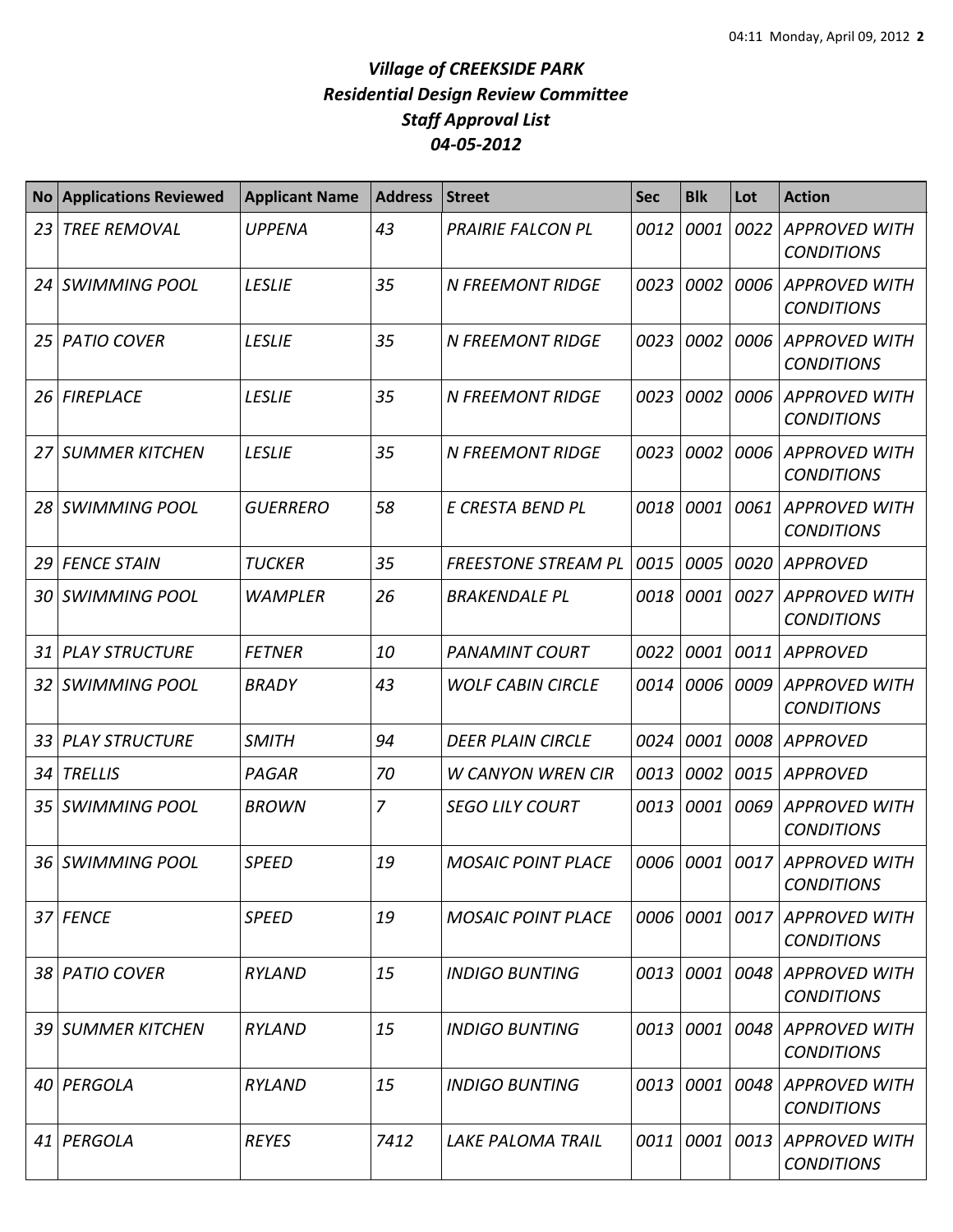| <b>No</b> | <b>Applications Reviewed</b> | <b>Applicant Name</b> | <b>Address</b> | <b>Street</b>               | <b>Sec</b> | <b>Blk</b> | Lot  | <b>Action</b>                             |
|-----------|------------------------------|-----------------------|----------------|-----------------------------|------------|------------|------|-------------------------------------------|
| 42        | WALKWAY                      | <b>REYES</b>          | 7412           | <b>LAKE PALOMA TRAIL</b>    | 0011       | 0001       |      | 0013 APPROVED                             |
| 43        | <b>SWIMMING POOL</b>         | <b>WALLACE</b>        | 26             | <b>S BACOPA DRIVE</b>       | 0007       | 0001       | 0041 | <b>APPROVED WITH</b><br><b>CONDITIONS</b> |
| 44        | PERGOLA                      | <b>WALLACE</b>        | 26             | S BACOPA DRIVE              | 0007       | 0001       | 0041 | <b>APPROVED WITH</b><br><b>CONDITIONS</b> |
| 45        | <b>SUMMER KITCHEN</b>        | <b>WALLACE</b>        | 26             | <b>S BACOPA DRIVE</b>       | 0007       | 0001       | 0041 | <b>APPROVED WITH</b><br><b>CONDITIONS</b> |
| 46        | <b>FIRE PIT</b>              | <b>WALLACE</b>        | 26             | <b>S BACOPA DRIVE</b>       | 0007       | 0001       | 0041 | <b>APPROVED WITH</b><br><b>CONDITIONS</b> |
| 47        | <b>GENERATOR</b>             | <b>WALLACE</b>        | 26             | S BACOPA DRIVE              | 0007       | 0001       | 0041 | <b>APPROVED WITH</b><br><b>CONDITIONS</b> |
|           | 48 SWIMMING POOL             | <b>POISLER</b>        | 75             | S SHIMMERING ASPEN          | 0019       | 0001       | 0017 | <b>APPROVED WITH</b><br><b>CONDITIONS</b> |
| 49        | PERGOLA                      | <b>POISLER</b>        | 75             | S SHIMMERING ASPEN          | 0019       | 0001       | 0017 | <b>APPROVED WITH</b><br><b>CONDITIONS</b> |
| 50        | <b>FIRE PIT</b>              | <b>POISLER</b>        | 75             | S SHIMMERING ASPEN          | 0019       | 0001       | 0017 | <b>APPROVED WITH</b><br><b>CONDITIONS</b> |
| 51        | <b>TREE REMOVAL</b>          | <b>POISLER</b>        | 75             | S SHIMMERING ASPEN          | 0019       | 0001       | 0017 | <b>APPROVED</b>                           |
| 52        | <b>FENCE STAIN</b>           | <b>GRANT</b>          | 11             | <b>S PINTO POINT CIRCLE</b> | 0012       | 0002       |      | 0005 APPROVED                             |
| 531       | <b>SWIMMING POOL</b>         | <b>MALDEN</b>         | 47             | <b>S SAGE SPARROW CIR</b>   | 0011       | 0003       |      | 0016 APPROVED WITH<br><b>CONDITIONS</b>   |
| 54        | <b>FIRE PIT</b>              | <b>MALDEN</b>         | 47             | <b>S SAGE SPARROW CIR</b>   | 0011       | 0003       |      | 0016 APPROVED WITH<br><b>CONDITIONS</b>   |
|           | 55 COURTYARD GATE            | <b>IBRAHIM</b>        | 174            | <b>S BAUER POINT CIR</b>    |            |            |      | 0006   0001   0069   APPROVED             |
| 56        | PERGOLA                      | <b>RUDLOFF</b>        | 19             | <b>FREESTONE STREAM PL</b>  | 0015       | 0005       |      | 0017 APPROVED                             |
|           | $57$   PATIO                 | <b>RUDLOFF</b>        | 19             | <b>FREESTONE STREAM PL</b>  | 0015       | 0005       |      | 0017 APPROVED                             |
|           | 58 SWIMMING POOL             | <b>HENDRIX</b>        | 70             | <b>VALERA RIDGE DRIVE</b>   | 0015       | 0002       |      | 0003 APPROVED WITH<br><b>CONDITIONS</b>   |
|           | 58 SWIMMING POOL             | <b>HOLUB</b>          | 110            | <b>W ARBOR CAMP CIR</b>     | 0004       | 0003       |      | 0023 APPROVED WITH<br><b>CONDITIONS</b>   |
|           | $59$ FIRE PIT                | <b>HOLUB</b>          | 110            | <b>W ARBOR CAMP CIR</b>     | 0004       | 0003       | 0023 | APPROVED WITH<br><b>CONDITIONS</b>        |
|           | 60 SUMMER KITCHEN            | <b>HOLUB</b>          | 110            | <b>W ARBOR CAMP CIR</b>     | 0004       | 0003       | 0023 | <b>APPROVED WITH</b><br><b>CONDITIONS</b> |